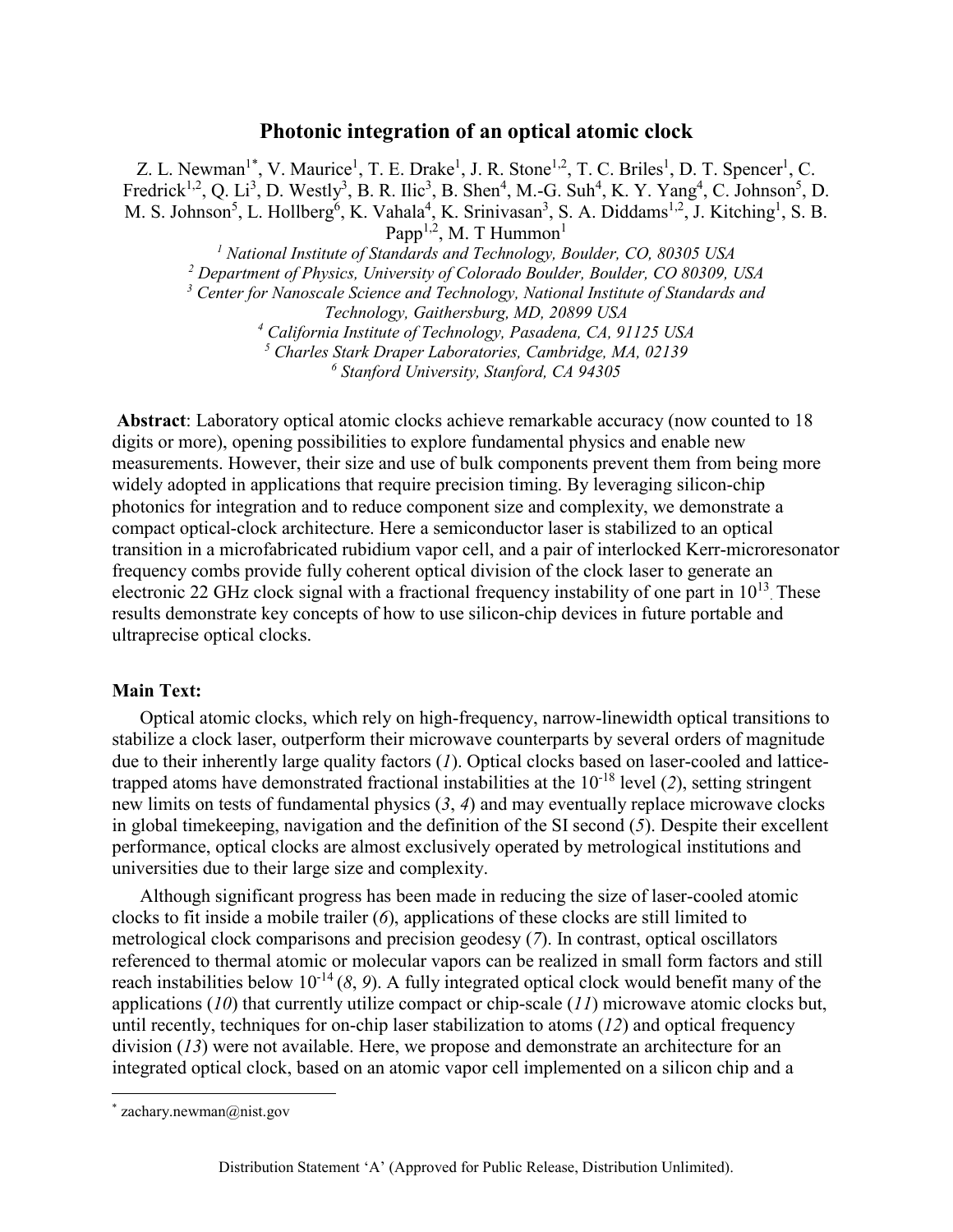microresonator frequency comb ("microcomb") system for optical frequency division. Experimentally, this consists of a semiconductor laser local oscillator locked to the rubidium-87 two-photon transition at 385.284 THz that is coherently divided down to a 22 GHz clock tone by stabilizing a pair of interlocked microcombs to the local oscillator.

Microcombs, optical-frequency combs that utilize four-wave mixing of a continuous-wave pump laser inside a high-Q optical microresonator, can be made to operate over a wide range of repetition rates, from  $\approx$ 10 GHz to 1 THz (*14*). As part of prior work in our group, Papp et. al. (*13*) demonstrated the first optical clock based on a microcomb by stabilizing two modes of a 33 GHz silica ( $SiO<sub>2</sub>$ ) microresonator to the D2 and D1 optical transitions in rubidium at 780 nm and 795 nm, respectively. However, due to the lack of self-referencing (*15*), the full stability of the optical standard was not transferred to the microwave domain. Recent progress in the field of microcombs has led to the realization of mode-locked, low-noise comb generation via temporal soliton formation in the resonator (*16*–*18*). These dissipative Kerr-soliton (DKS) frequency combs have been used to demonstrate octave-spanning comb operation (*19*, *20*), self-referencing  $(21–23)$ , and carrier-offset-frequency ( $f_{ceo}$ ) phase stabilization ( $24–26$ ). To date, octave-spanning operation has only been demonstrated using combs with ≈1 THz repetition rates, well outside the bandwidth of traditional electronic detectors, a requirement for producing a usable microwave clock signal. To circumvent this issue, our optical clock architecture employs two interlocked microcombs: a high repetition rate, octave-spanning comb used for self-referencing and a narrow-band comb used to produce an electronically detectable microwave output.

Fig. 1a shows a schematic of the experiment. The local oscillator ("clock laser") for our clock is a 778.1 nm, distributed Bragg reflector (DBR) laser that is referenced to the two-photon transition in rubidium-87 in a microfabricated vapor cell. We generate a 1 THz repetition rate, octave-spanning, DKS frequency comb by coupling  $\approx$ 100 mW of pump light from a 1.54  $\mu$ m external cavity diode laser (ECDL) into a  $Si<sub>3</sub>N<sub>4</sub>$  (SiN) microresonator, which is used for coarse optical division. Full stabilization of the SiN comb is accomplished by stabilizing *f*ceo and locking a second tooth of the comb to the clock laser. We independently generate a narrow-band, 22 GHz repetition rate, DKS comb by coupling  $\approx$ 160 mW of light from a 1.556 µm ECDL via tapered optical fiber into a silica microresonator. The two combs are then interlocked, and we use the silica comb as a finely spaced ruler to measure the repetition rate of the SiN comb. The output of the clock is a 22 GHz optical pulse train (and corresponding electrical signal) that is phase stabilized to the rubidium two-photon transition. The techniques for locking the DBR laser to the rubidium atoms and stabilizing the frequency combs are detailed in the Methods. Fig. 1 b, c, and d show images of the main components of the clock: the two microresonators and the Rb cell. All three elements are microfabricated devices and, in future implementations of the concept introduced here, would support more advanced integration.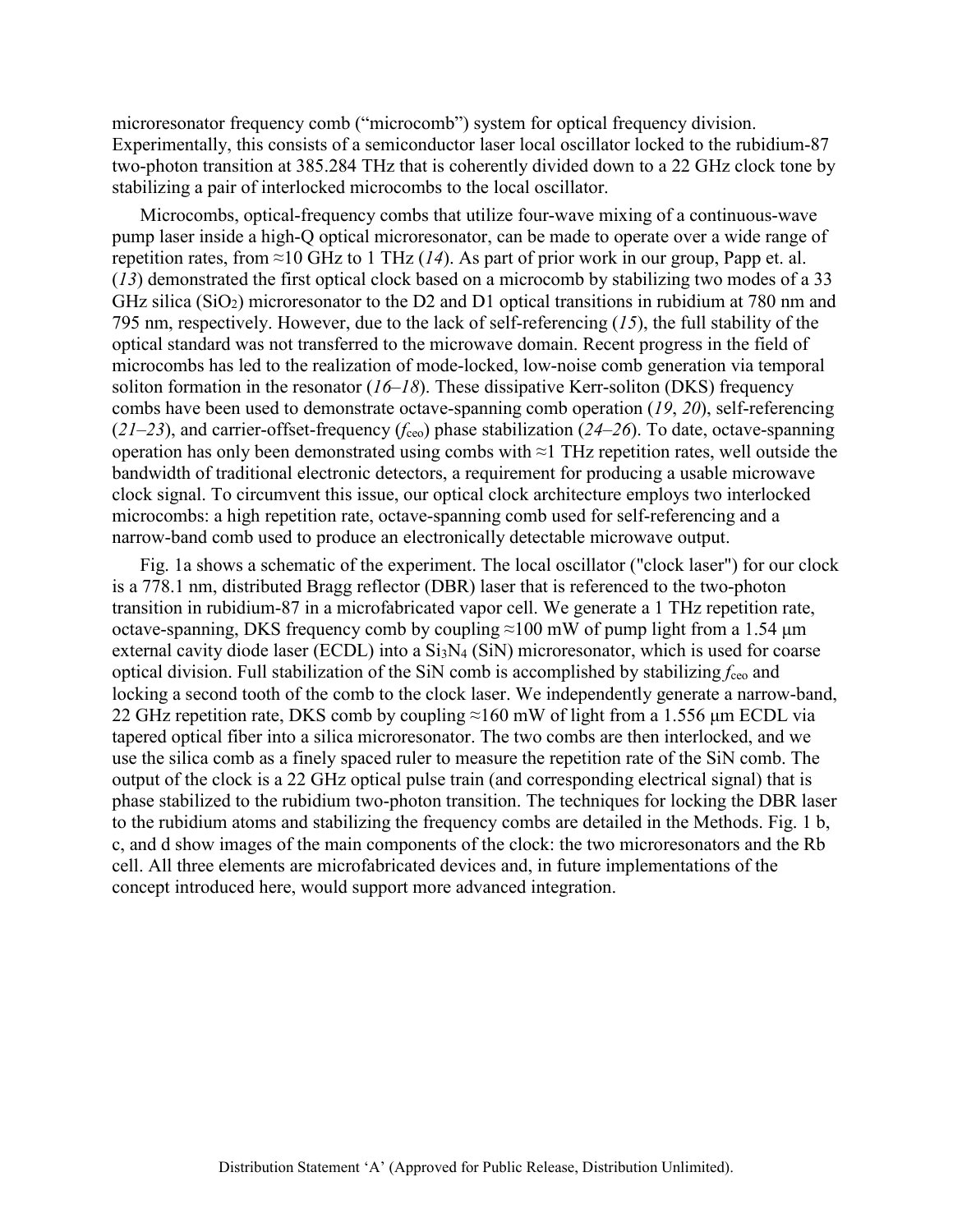



**a**, The microfabricated optical clock consists of an optical local oscillator, a microfabricated rubidium vapor cell, and a pair of microresonator frequency combs, which serve as optical clockwork. Absorption of the clock laser in the cell is detected via the collection of 420 nm fluorescence using a microfabricated photomultiplier tube (PMT). The optical clockwork consists of interlocked DKS combs generated using  $a \approx 2$  mm diameter, silica microresonator and a 46 μm diameter, SiN microresonator. Stabilization of the frequency combs' output is performed via electronic feedback (indicated by dotted lines) to the pump frequency and resonator detuning of the ECDLs used to pump the microresonators. The feedback signals are generated from optical heterodyne beat notes of adjacent comb teeth as indicated by the solid black arrows. In some cases, frequency doubling (dashed black arrows) was required to compare optical signals. For simplicity, we do not picture the frequency and intensity modulators used for feedback in the comb frequency servo loops. **b**, scanning-electron microscope (SEM) image of the SiN microresonator. Photographs of **c**, the silica microresonator and **d**, the microfabricated Rb vapor cell.

The two-photon transition in rubidium (Fig. 2 inset) has been studied extensively for use as an optical frequency standard (*27*–*30*). Here, we only discuss details of this system relevant to spectroscopy in a microfabricated vapor cell. The clock laser is locked to the  $5S_{1/2}$  (F=2) to  $5D_{5/2}$ (F=4) two-photon transition in rubidium-87 at 778.106 nm (385.284566 THz) using a  $3\times3\times3$  mm vapor cell (Fig. 1d). The rear window of the cell is covered with a high-reflectivity coating (R=99.8%) which is used to retroreflect the clock laser and provide the counter-propagating beams required to excite the Doppler-free, two-photon transition. The front window is antireflection coated on both sides to prevent parasitic reflections.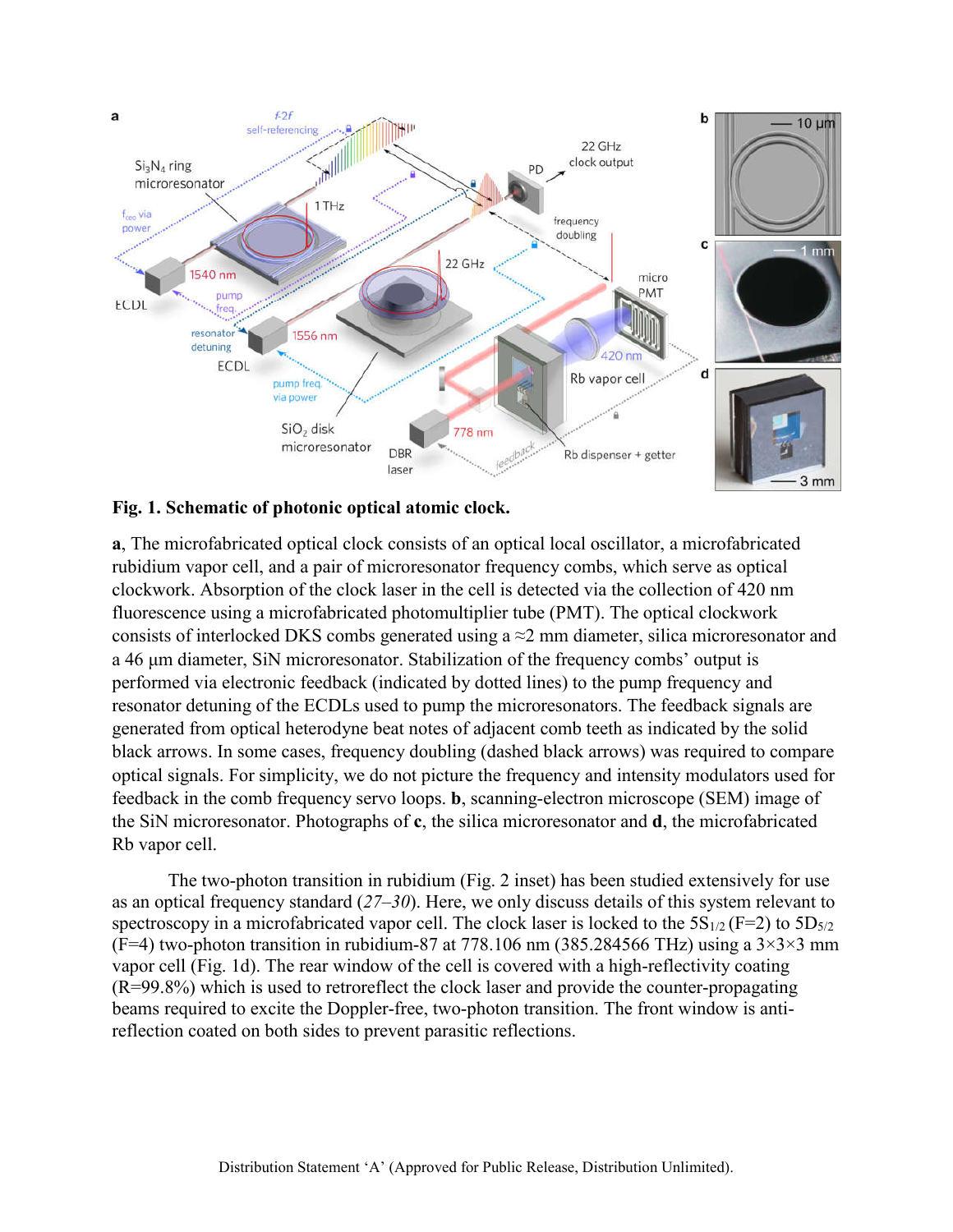

# **Fig. 2. Spectroscopy of optical clock transition.**

Doppler-free fluorescence spectroscopy of the optical clock transition between the  $5S_{1/2}$ , F=2 to 5D<sub>5/2</sub>, F=4 levels at 385.284566 THz, with a full width at half maximum of ≈1 MHz. The atomic level structure of the rubidium-87 two-photon transition is shown as an inset.

Excitation of the two-photon transition is detected via fluorescence at 420 nm from the 5D to 6P to 5S decay path by a microfabricated PMT along the optical axis of the clock laser. Fig. 2 shows the output of the PMT as the clock laser is swept across the clock transition. A Lorentzian fit (purple) to the fluorescence signal gives a linewidth of  $\approx$ 1 MHz, which includes contributions of 330 kHz from the natural linewidth,  $\approx$ 475 kHz from the laser linewidth,  $\approx$ 100 kHz of transit time broadening  $(31)$ , and ≈125 kHz due to collisional broadening from background gases in the cell (see Methods).

Fig. 3a and 3b show optical spectra of the free-running soliton combs. During clock operation, the silica comb pump laser,  $v_{\text{GHz,pump}}$ , is frequency doubled and subsequently phase locked to the clock laser, *ν*<sub>Rb</sub>. The SiN comb tooth at 1556 nm (*ν*<sub>THz,pump-2</sub>) is then locked to *ν*<sub>GHz</sub>, pump. Here, *ν*GHz/THz,pump-n, describes the silica/SiN (GHz/THz) comb tooth *n* modes on the low frequency side of the pump. We lock the terahertz comb offset frequency, *f*<sub>ceo</sub>, with an ECDL assisted, *f*-2*f* interferometer (*25*). Simultaneous stabilization of the SiN comb offset frequency and repetition rate (via  $v_{\text{THz,}pump-2}$  locked to  $v_{\text{Rb}}$ ) effectively divides the clock laser from 385 THz to 1 THz. We complete the optical frequency division by phase locking *ν*GHz,pump-48 to *ν*THz,pump-3 at 1564 nm which generates a stable, Rb-referenced, 22 GHz clock output tone. Fig. 3c shows the beat note between the 22 GHz clock output and a 22 GHz signal referenced to a hydrogen maser.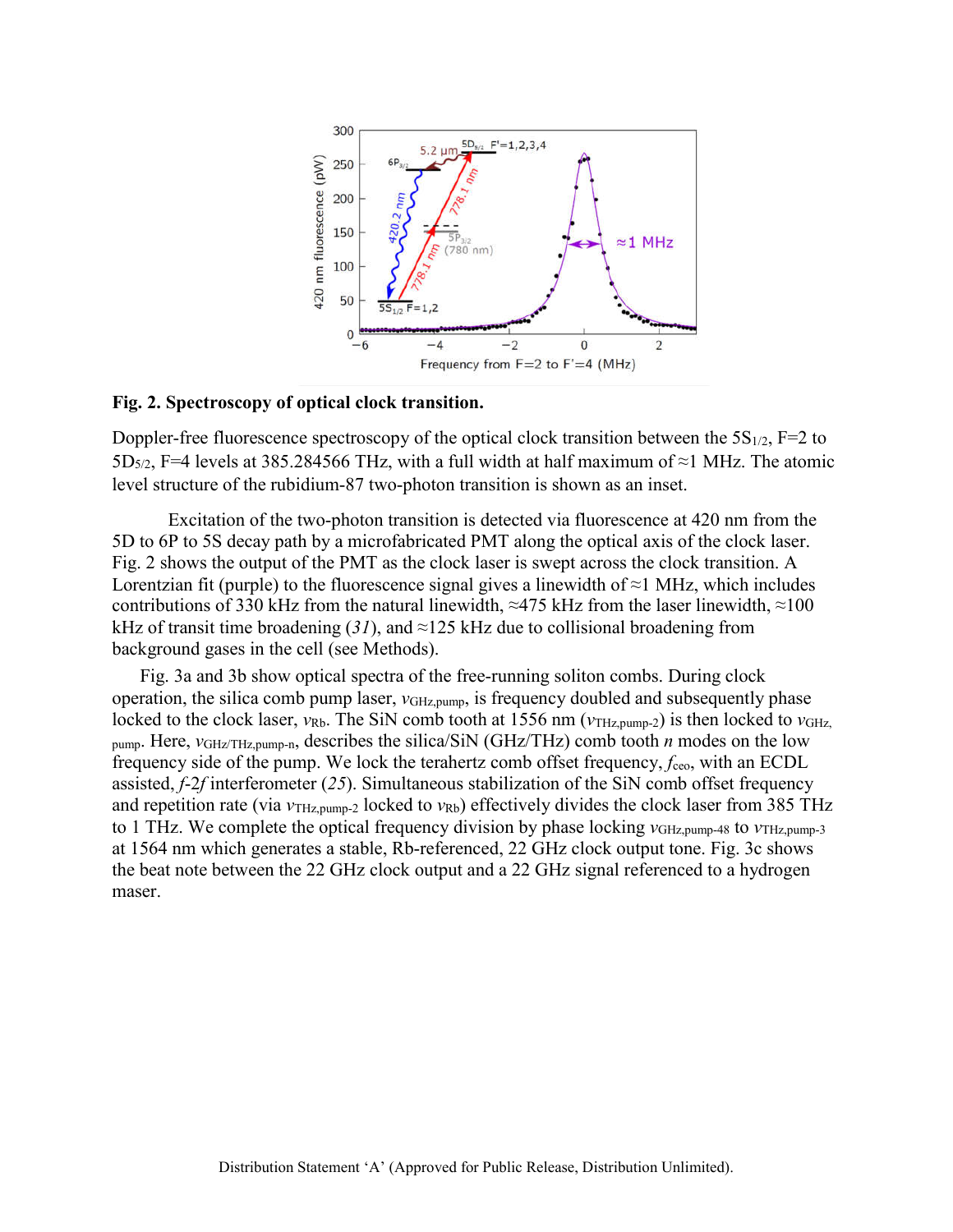

**Fig. 3***.* **Microcomb spectra.** 

**a**, SiN microresonator comb spectrum, showing the 1 THz comb tooth spacing. An *f*-2*f* interferometer (light blue arrow) in which light at 1998 nm is frequency doubled to heterodyne with the comb teeth in the dispersive wave at 999 nm is used to measure and stabilize the offset frequency, *f*ceo, of the SiN comb (*δ*=*f*ceo/10 MHz). **b**, silica microresonator comb spectrum (light blue) with 22 GHz repetition rate, shown overlaid with 3 teeth from the 1 THz, SiN comb (dark blue). Arrows indicate phase locks used to stabilize the combs. Greek letters show the ratio-ofinteger values multiplied by a 10 MHz clock that are used as a reference for each of the phase locks. For the devices used in the experiment *α*=154.224, *β*=3525.29238, *γ*=539.9808, and *δ*=- 1280.0. **c**, RF spectrum of the 22 GHz clock output.

The frequency of the clock output, *f*<sub>GHz,rep</sub>, is given by:

$$
f_{\text{GHZ,rep}} = \frac{\nu_{\text{Rb}} + (\alpha/2 + 2 \cdot [(q-1) \cdot \beta + q \cdot \gamma - \delta]) \cdot f_{10 \text{MHz}}}{2 \cdot q \cdot p}
$$
(1)

where  $v_{Rb}$  is the clock laser frequency,  $q=190$  is the mode number of the SiN comb line closest to the clock transition *ν*THz,pump-2 and *p*=48 is the number of 22 GHz comb modes separating the lock points to the SiN comb teeth, *ν*<sub>THz,pump-2</sub> and *ν*<sub>THz,pump-3</sub>. The synthesizer frequencies used in each of the phase locks between comb teeth are defined in terms of the ratios of integers  $\alpha$ ,  $\beta$ ,  $\gamma$ , and  $\delta$  relative to a 10 MHz clock referenced to a hydrogen maser,  $f_{10 \text{ MHz}}$ , as indicated in Fig. 3B. The denominator in Eq. 1 gives the full division factor of the comb:  $n = 2 \times 48 \times 190 = 18240$ . A crystal oscillator referenced to the free-running repetition rate of the silica comb (Fig. 4B, open green squares) can instead be used as a reference for phase locking the microcombs and the clock can be run with no external frequency references.

Fig. 4 summarizes the performance of the optical clock. Fig. 4a shows a plot of the 22 GHz clock output measured against the hydrogen maser and multiplied up to the optical domain (blue) along with a plot of the clock laser frequency measured against an auxiliary erbium fiber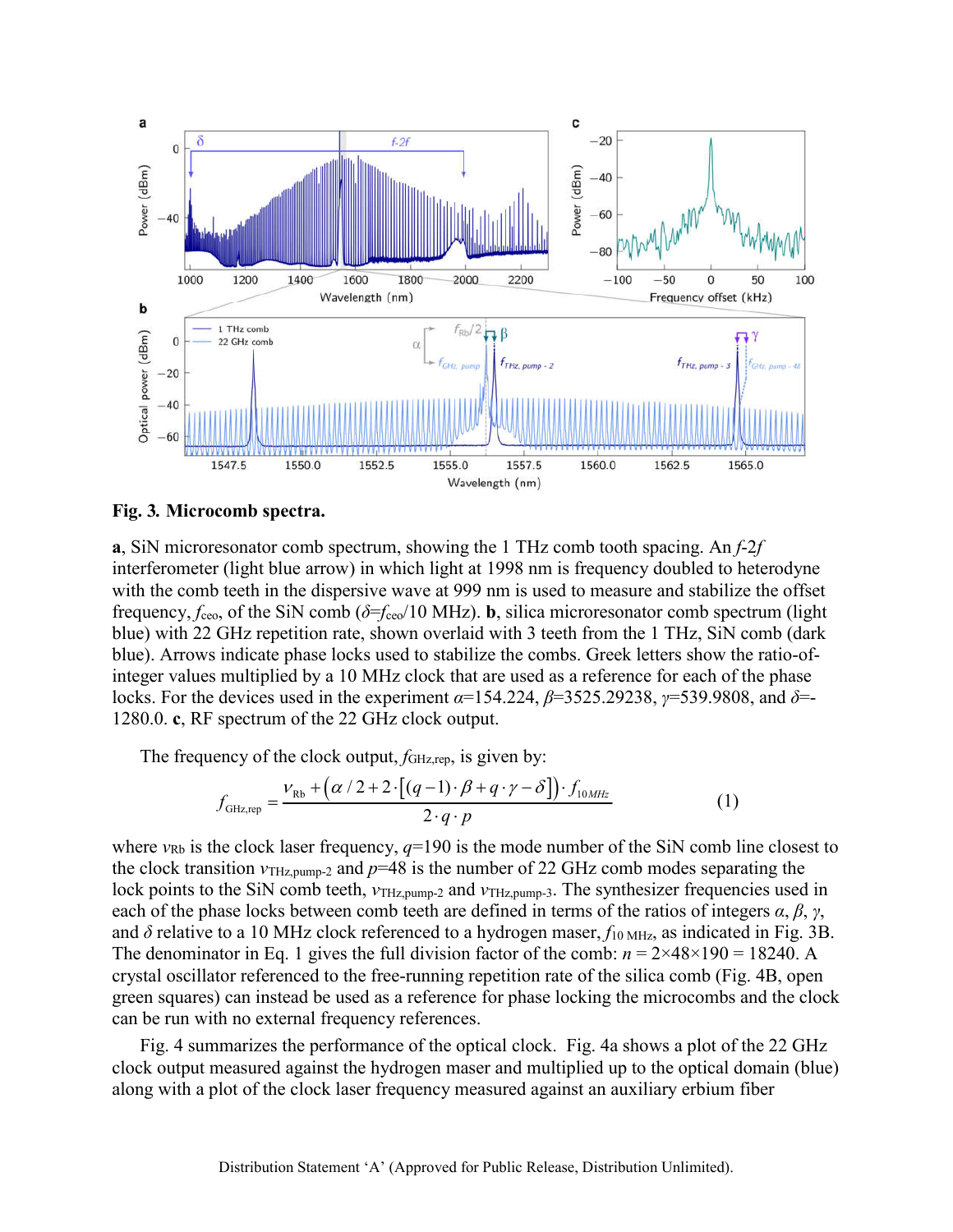frequency comb (orange) as an independent confirmation of the clock accuracy. The absolute frequency shift of our clock is  $\Delta v \approx 22.7$  kHz ( $\Delta v / \Delta v_{Rb} \approx 5 \times 10^{-11}$ ), which is primarily due to the light shift and the collision shift (see Methods). The mean values of the two measurements of the clock frequency agree to within their standard error.



# **Fig. 4. Optical clock performance.**

**a,** Time-series measurement of the clock optical frequency offset: derived from the 22 GHz clock output frequency, *f*clock,opt (top, blue) and derived from the beat note against the Er:fiber frequency comb, *f*laser (bottom, orange). The reference frequency is *ν*o=385284566370400 Hz (*30*). Short breaks in the data indicate periods where the clock laser dropped out of lock. **b,** Comparison of Allan deviation of 22 GHz clock output for the free-running silica microresonator (green open squares) and the fully stabilized comb (blue circles). The Allan deviation of the heterodyne beat note of the clock laser and the Er:fiber comb (orange triangles) is shown for comparison. Error bars represent a 68% confidence interval. The dotted gray shows the typical performance specifications of the Microsemi CSAC. **c,** Frequency noise spectra for the freerunning and locked clock laser. A large servo bump at ≈4 kHz is evident in the phase and frequency noise spectra. **d,** Phase noise away from carrier for the 22 GHz clock output signal (blue) along with the contributions from the intermediate phase locks (red and purple) and the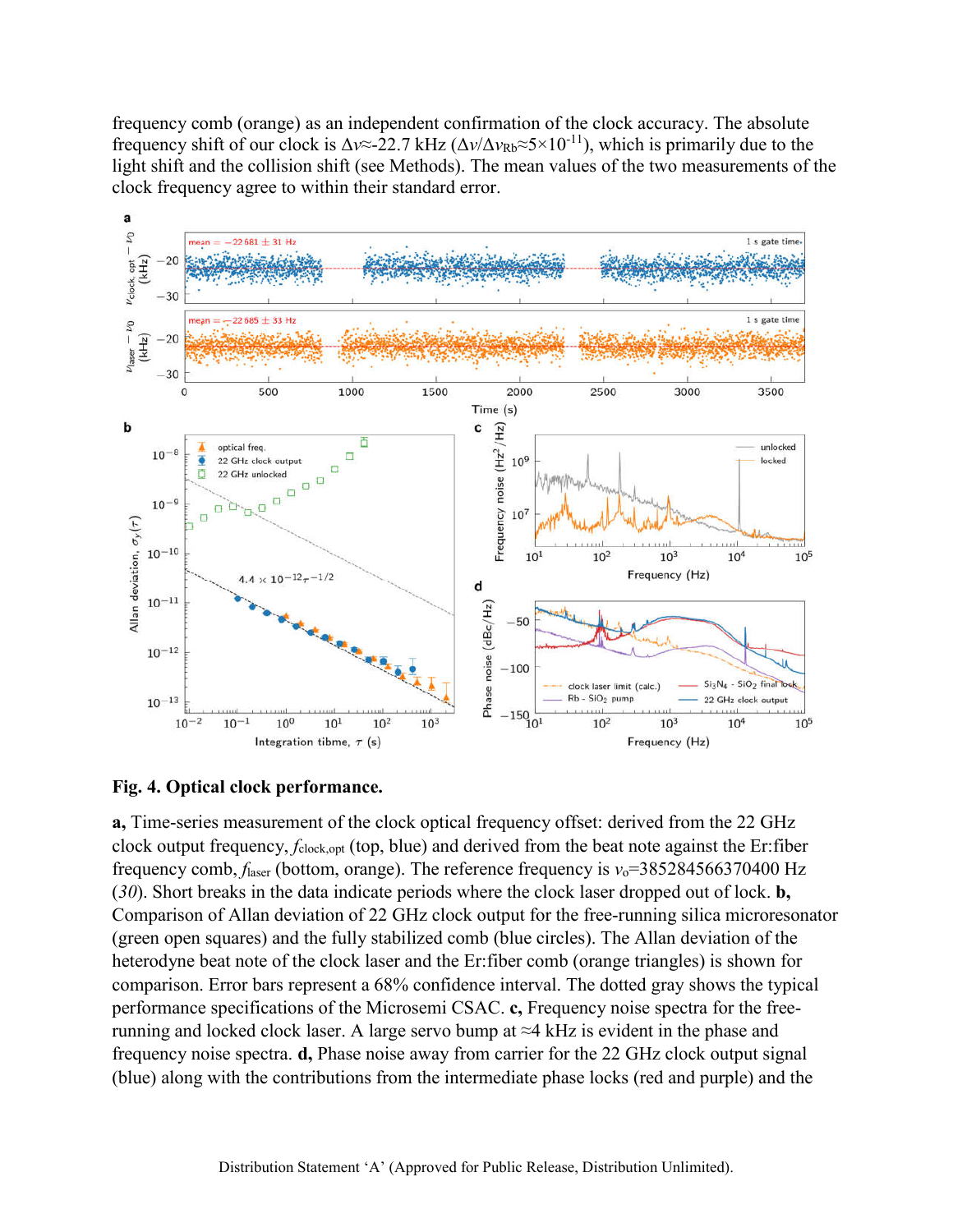phase noise of the clock laser calculated from the laser frequency noise spectrum (orange dashed) which gives a lower limit on the phase noise of the 22 GHz clock output.

Fig. 4b shows an Allan deviation of the fully stabilized clock signal (Fig. 4a, blue) measured against the hydrogen maser along with an Allan deviation of the heterodyne of the clock laser with the fiber frequency comb (Fig. 4a, orange). The measured fractional frequency instability of the microwave output is  $4.4 \times 10^{-12} / \tau^{1/2}$  and is limited by frequency noise on the DBR laser (Fig. 4b) via the intermodulation effect (32). At long integration times ( $>10^3$  s) we notice that the drift in the clock laser frequency is correlated with the laboratory temperature and limits the ultimate stability of the clock to  $\approx 1 \times 10^{-13}$ .

Fig. 4b shows the clock phase noise (along with that of the intermediate phase locks) which is competitive with high frequency (tens of gigahertz) analog signal generators. At low frequencies (<300 Hz), the phase noise is limited by the intrinsic phase noise of the clock laser (consistent with perfect optical division at integration time >1 s), while the bump around 1 kHz results from the final phase lock between the silica and SiN combs. The phase noise at high frequencies (>10 kHz, outside the bandwidth of the comb-to-comb phase locks) is likely due to the silica comb pump laser (*33*). This suggests the clock could be operated as a low phase noise oscillator by utilizing narrow-linewidth pump sources.

In summary, we have demonstrated a compact, optical atomic clock with a stability of  $4.4\times10^{-12}/\tau^{1/2}$  that makes use of a pair of self-referenced, interlocked microresonator frequency combs to transfer the stability of the optical standard down to the microwave domain. At present, the stability of our clock is limited by the performance of available, integrated 778 nm sources but short-term stabilities near  $10^{-13}$  at 1 s may be possible with low-noise lasers. We anticipate that devices such as integrated narrow-linewidth ECDL with fast frequency tuning rates and waveguide-based second-harmonic generators (*34*) will eventually replace the off-the-shelf components in our clock, making a fully integrated optical atomic clock viable. State-of-the-art chip-scale optical clocks would impact applications including gravitational and remote sensing, timing and navigation when GPS is unreliable, and synchronizing large aperture networks and enable in-situ, SI-traceable calibrations of laboratory instruments.

# **References and Notes:**

- 1. S. A. Diddams *et al.*, *Science*. **293**, 825 (2001).
- 2. M. Schioppo *et al.*, *Nat. Photonics*. **11**, 48–52 (2016).
- 3. T. Rosenband *et al.*, *Science*. **319**, 1808 (2008).
- 4. R. M. Godun *et al.*, *Phys. Rev. Lett.* **113**, 210801 (2014).
- 5. F. Riehle, *Comptes Rendus Phys.* **16**, 506–515 (2015).
- 6. S. B. Koller *et al.*, *Phys. Rev. Lett.* **118**, 073601 (2017).
- 7. J. Grotti *et al.*, *Nat. Phys.* **14**, 437–441 (2018).
- 8. T. Schuldt *et al.*, *Appl. Opt.* **56**, 1101–1106 (2017).
- 9. K. W. Martin *et al.*, *Phys. Rev. Appl.* **9**, 014019 (2018).
- 10. J. R. Vig, *IEEE Trans. Ultrason. Ferroelectr. Freq. Control*. **40**, 522–527 (1993).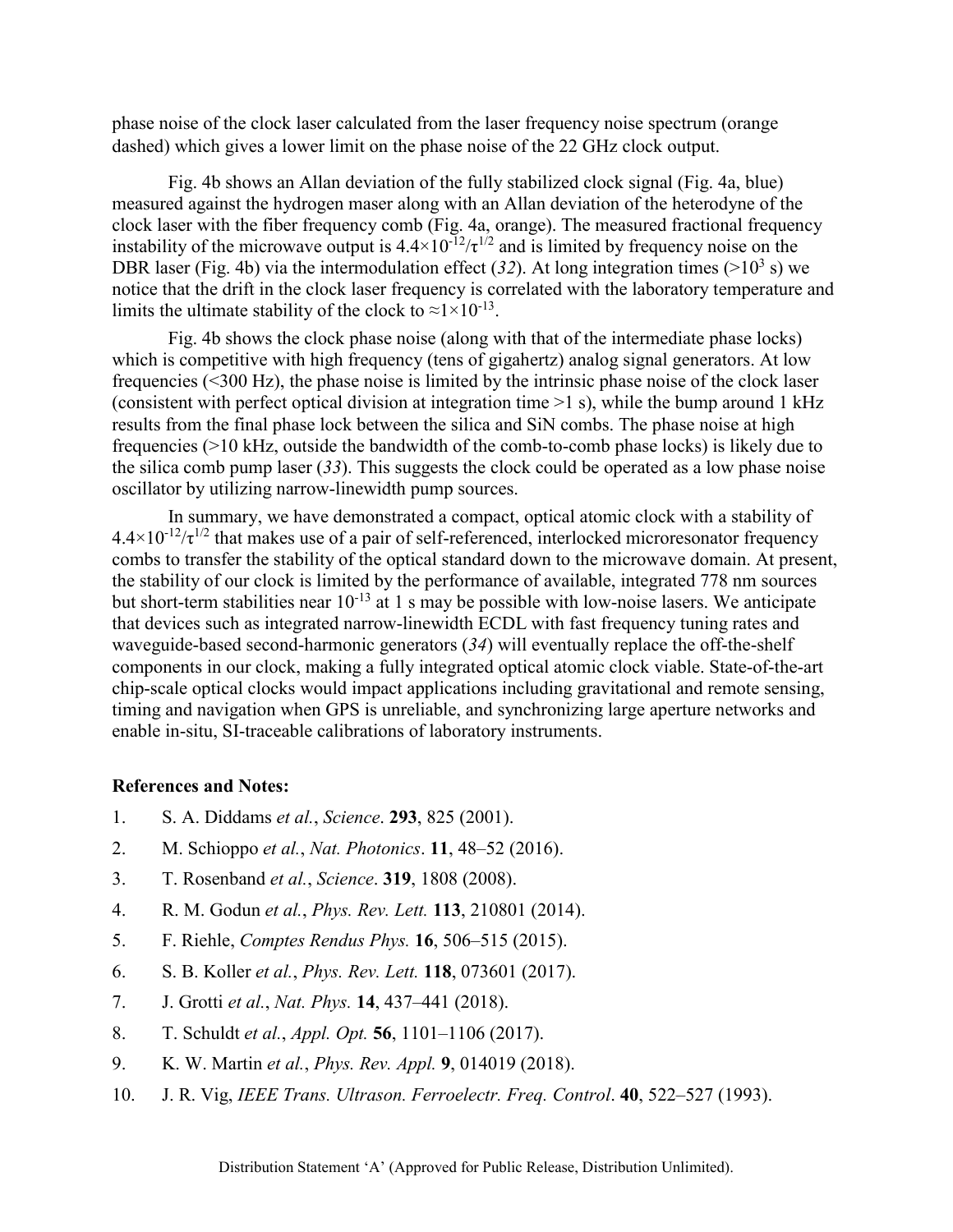- 11. S. Knappe *et al.*, *Appl .Phys. Lett.* **85**, 1460–1462 (2004).
- 12. M. T. Hummon *et al.*, *Optica*. **5**, 443–449 (2018).
- 13. S. B. Papp *et al.*, *Optica*. **1**, 10–14 (2014).
- 14. T. J. Kippenberg, A. L. Gaeta, M. Lipson, M. L. Gorodetsky, *Science*. **361**, 1–11 (2018).
- 15. D. J. Jones *et al.*, *Science*. **288**, 635 (2000).
- 16. T. Herr *et al.*, *Nat. Photonics*. **8**, 145–152 (2013).
- 17. X. Yi *et al.*, *Nat. Commun.* **8**, 14869 (2017).
- 18. S. Coen, H. G. Randle, T. Sylvestre, M. Erkintalo, *Opt. Lett.* **38**, 37–39 (2013).
- 19. Q. Li *et al.*, *Optica*. **4**, 193–203 (2016).
- 20. M. H. P. Pfeiffer *et al.*, **4**, 684–690 (2017).
- 21. J. D. Jost *et al.*, *Optica*. **2**, 706–711 (2015).
- 22. P. Del'Haye *et al.*, *Nat. Photonics*, 1–5 (2016).
- 23. V. Brasch, E. Lucas, J. D. Jost, M. Geiselmann, T. J. Kippenberg, *Light Sci. Appl.* **6**, e16202 (2017).
- 24. T. E. Drake *et al.*, A Kerr-microresonator optical clockwork. *Prog.* (2018).
- 25. T. C. Briles *et al.*, *Opt. Lett.* **43**, 2933–2936 (2018).
- 26. D. T. Spencer *et al.*, *Nature*. **557**, 81–85 (2018).
- 27. G. Grynberg, B. Cagnac, *Reports Prog. Phys.* **40**, 791–841 (1977).
- 28. L. Hilico *et al.*, *Eur. Phys. J. Appl. Phys.* **4**, 219–225 (1998).
- 29. N. D. Zameroski, G. D. Hager, C. J. Erickson, J. H. Burke, *J. Phys. B At. Mol. Opt. Phys*. **47**, 225205 (2014).
- 30. J. E. Bernard *et al.*, *Opt. Commun.* **173**, 357–364 (2000).
- 31. F. Biraben, M. Bassini, B. Cagnac, *J. Phys.* **40**, 445–455 (1979).
- 32. C. Audoin, V. Candelier, N. Dimarcq, *IEEE Trans. Instrum. Meas.* **40**, 121–125 (1991).
- 33. J. Stone *et al.*, *ArXiv* (2017).
- 34. X. Guo, C.-L. Zou, H. X. Tang, *Optica*. **3**, 1126–1131 (2016).
- 35. A. Douahi *et al.*, *Electron. Lett.* **43**, 279 (2007).
- 36. K. Y. Yang *et al.*, *Nat. Photonics*. **10**, 316–320 (2016).
- 37. X. Yi, Q.-F. Yang, K. Y. Yang, M.-G. Suh, K. Vahala, *Optica*. **2**, 1078–1085 (2015).
- 38. E. Lucas, H. Guo, J. D. Jost, M. Karpov, T. J. Kippenberg, *Phys. Rev. A*. **95**, 043822 (2017).
- 39. T. Carmon, L. Yang, K. J. Vahala, *Opt. Express*. **12**, 4742 (2004).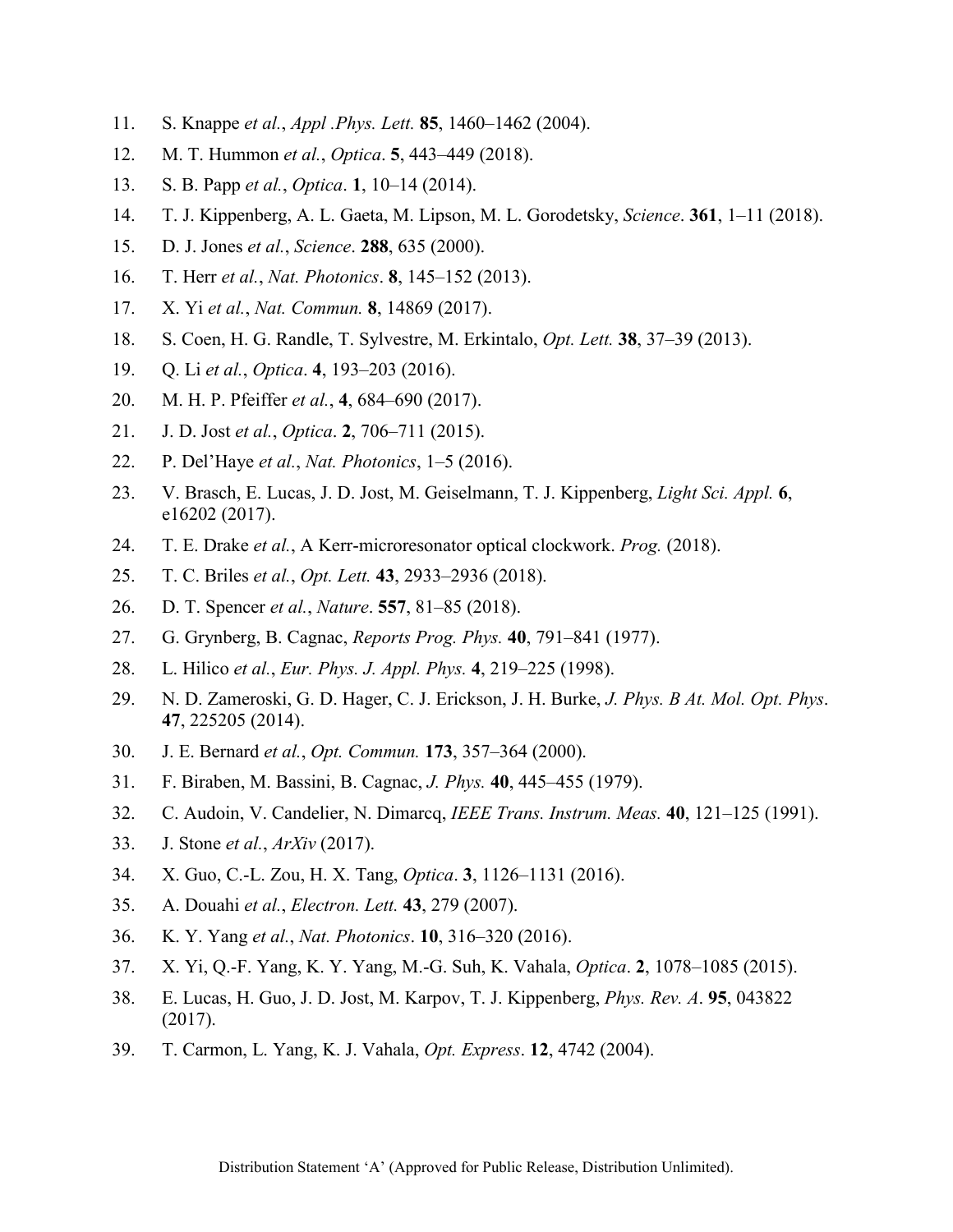# **Methods:**

#### **1. Microfabricated vapor cell**

The rubidium vapor cell is composed of a  $10\times10\times3$  mm silicon frame sandwiched between two 700 μm-thick aluminosilicate glass pieces. The silicon frame is fabricated by deep reactive ion etching of a blank silicon wafer and features a main chamber 3×3 mm and an ancillary chamber  $1.5 \times 1.5$  mm that are connected through 125  $\mu$ m-wide baffles. The glass windows are anodically bonded to the silicon frame. Before bonding the second window under vacuum, a rubidium dispensing pill is introduced in the ancillary chamber along with a piece of non-evaporable getter. Rubidium is then released into the cell by heating the dispensing pill with a focused laser beam (*35*). Helium diffusion through the glass windows as the cell ages accounts for ≈75 kHz of broadening and ≈25 kHz of broadening is due to unwanted gases that arise during the cell bonding and filling process.

We have measured the absolute frequency of our clock to be  $v \approx 385284566347315 \pm 30$  Hz, which corresponds to a frequency shift from the accepted value of the two-photon transition frequency of Δ*ν*≈-22.7 kHz (*30*) and is primarily due to the light shift and the collision shift. We have measured the light shift to be  $\approx$ -1.5 kHz/mW resulting in a  $\approx$ -23.4 kHz shift for the 15.6 mW of clock laser power. We expect a  $\approx$ +6 kHz collision shift from helium diffusion and attribute the remaining  $\approx$ -5 kHz to collision shifts from background gases. Both the helium collision shift and the background gas collision shift are consistent with our  $\approx$ 100 kHz collision broadening measurement (*29*).

#### **2. Stabilized 778 nm laser system**

The output of the clock laser is sent through an optical isolator and coupled into a polarization maintaining single mode optical fiber for spatial mode filtering. Following the fiber, a liquid crystal modulator is used to stabilize the optical power used to probe the rubidium atoms. The linearly polarized probe light is then focused to a spot size of 224 μm on the back window of the cell and retroreflected by the high-reflectivity coating on the back window. We typically operate the rubidium standard with ≈16 mW of optical probe power. Fluorescence at 420 nm from the two-photon transition is collected along the probe beam axis with a pair of aspheric condenser lenses and 420 nm bandpass interference filter and detected using a commercially available, microfabricated PMT.

To achieve a sufficient atomic density, the cell is heated to 100°C using a resistive heater driven with an alternating current to avoid magnetic bias fields near the cell. We stabilize the cell temperature to within 10 mK by feeding back to the amplitude of the alternating current. In addition, the heated cell mount, the PMT and the detection optics are housed inside a two-layer magnetic shield to minimize first order Zeeman shifts from stray magnetic field in the laboratory environment.

We stabilize the clock laser to the two-photon fluorescence spectrum using frequency modulation spectroscopy. The frequency of the clock laser is modulated at 10 kHz by directly modulating the DBR laser current with a modulation depth corresponding to a frequency excursion of ≈1 MHz. We generate an error signal using a lock-in amplifier to demodulate the observed fluorescence signal and lock the laser frequency by feeding back directly to the laser current.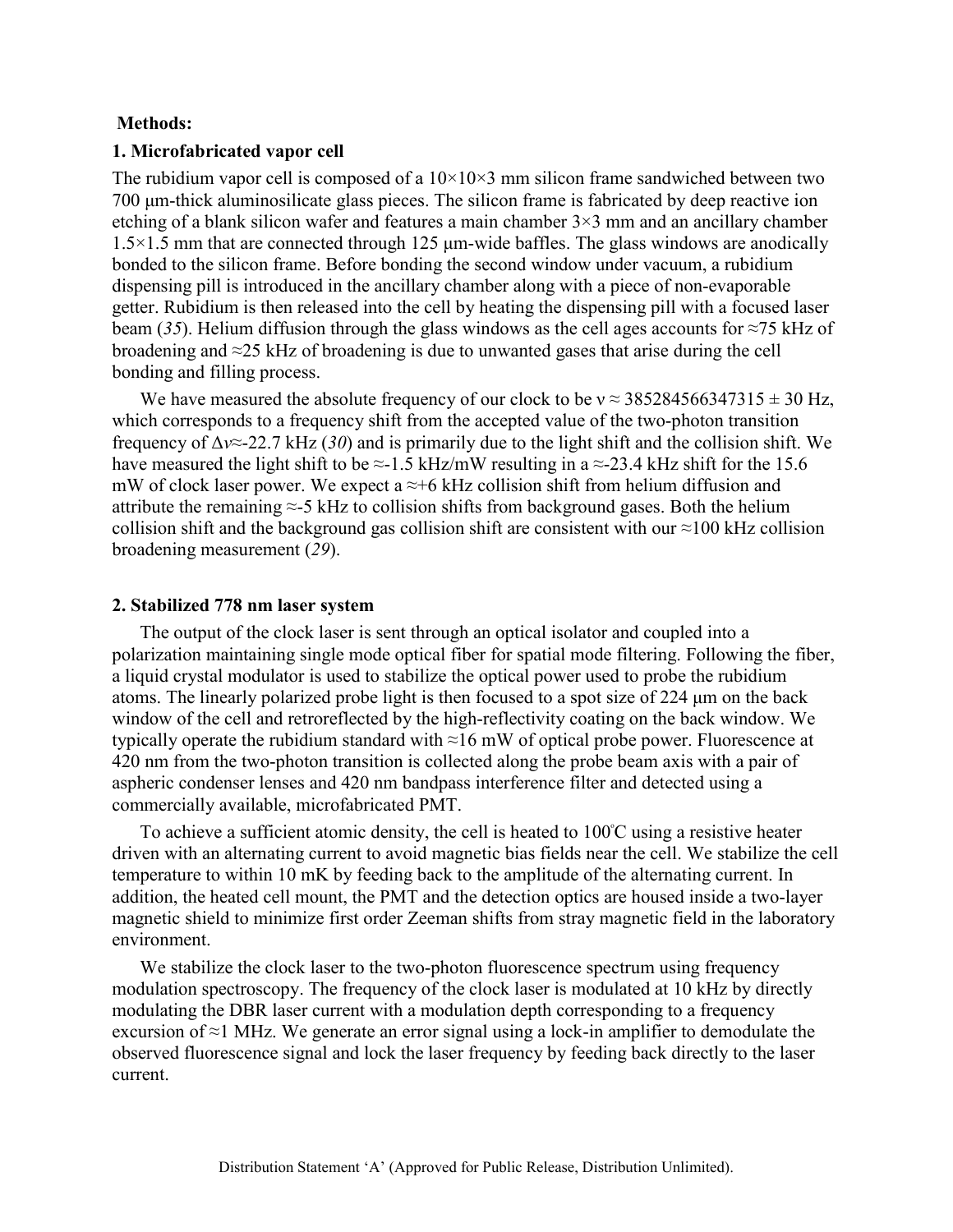As mentioned in the main text, we believe the short-term stability of our clock is limited by intermodulation noise from the DBR clock laser. The stability limit of a frequency standard due to the intermodulation effect can be approximated by (*32*):

$$
\sigma_{y} \sim \left[S_{y}\left(f_{\text{mod}}\right)/4\tau\right]^{1/2}
$$

where  $S(f_{mod})$  is the oscillator frequency noise at twice the modulation frequency, in this case  $f_{mod}$ = 10 kHz. Fig. 4c shows a frequency noise spectrum of the DBR laser measured by beating against the fiber comb. The DBR laser frequency noise at  $2f_{\text{mod}}$  is  $2 \times 10^6$  Hz<sup>2</sup>/Hz, which corresponds to a intermodulation limited stability of  $\sigma_y \sim 2x10^{-12}/\tau^{1/2}$ , and is consistent with our measured short-term stability. The short-term stability can be improved by utilizing low-noise sources for the clock laser. In fact, we have measured fractional stabilities of  $\approx 4.5 \times 10^{-13} / \tau^{1/2}$ using a commercial, 778 nm ECDL.

Roughly  $\approx$ 1-2 mW of the stabilized clock laser is sent though an optical fiber and used to stabilize the pump frequency of the two microcombs. Additionally,  $\approx$ 1 mW of the clock light is directed into a second optical fiber and beat against an auxiliary 250 MHz repetition rate, erbium fiber frequency comb to directly monitor the clock laser optical frequency.

# **3. Silica microresonator**

Fig. 1c shows an image of the wedged, 21.97 GHz free-spectral range silica  $(SiO<sub>2</sub>)$ microresonator used to measure the repetition rate of our self-referenced Si<sub>3</sub>N<sub>4</sub> microcomb. The design, fabrication and implementation of the silica comb has been described in detail elsewhere  $(36)$ . Briefly, the microresonator is fabricated by thermally growing a layer of SiO<sub>2</sub> on a Si substrate. The silica layer is then shaped into a wedge-resonator by lithographically patterning a photoresist material and etching the silica with a hydrofluoric acid solution. As a final step, the pedestal is formed by applying a  $XeF_2$  dry etch to the Si substrate.

## **4. Si3N4 microresonator**

Fig. 1b shows an SEM image of the SiN microresonator which is described in detail in Briles *et al.* (25). The Si<sub>3</sub>N<sub>4</sub> resonator is fabricated by first depositing a thin layer (≈615 nm) of Si3N4 on a thermally-oxidized silicon wafer using low-pressure, chemical-vapor deposition. The 46 μm diameter ring resonator and coupling waveguides are then patterned using electron-beam lithography and formed using a dry etching process.

As is the case with the silica resonator, the SiN comb characteristics depend strongly on the resonator dispersion, which we control via the resonator geometry. For example, the carrier offset frequency can be controlled by varying the ring radius while the spectral location of the dispersive waves (as in Fig. 2) can be controlled by varying the thickness of the  $Si<sub>3</sub>N<sub>4</sub>$  layer, the width of the ring and the final resonator cladding (air or oxide layer).

# **5. Dual comb stabilization procedure**

Our technique for generating single soliton combs in microresonators is described in detail in Stone *et al.* (*33*). Briefly, we create a soliton frequency comb in the resonator by sweeping the pump frequency through the cavity resonance (from blue to red) with a single side band-suppressed carrier (SSB-SC) electro-optic phase modulator. The cavity supports the